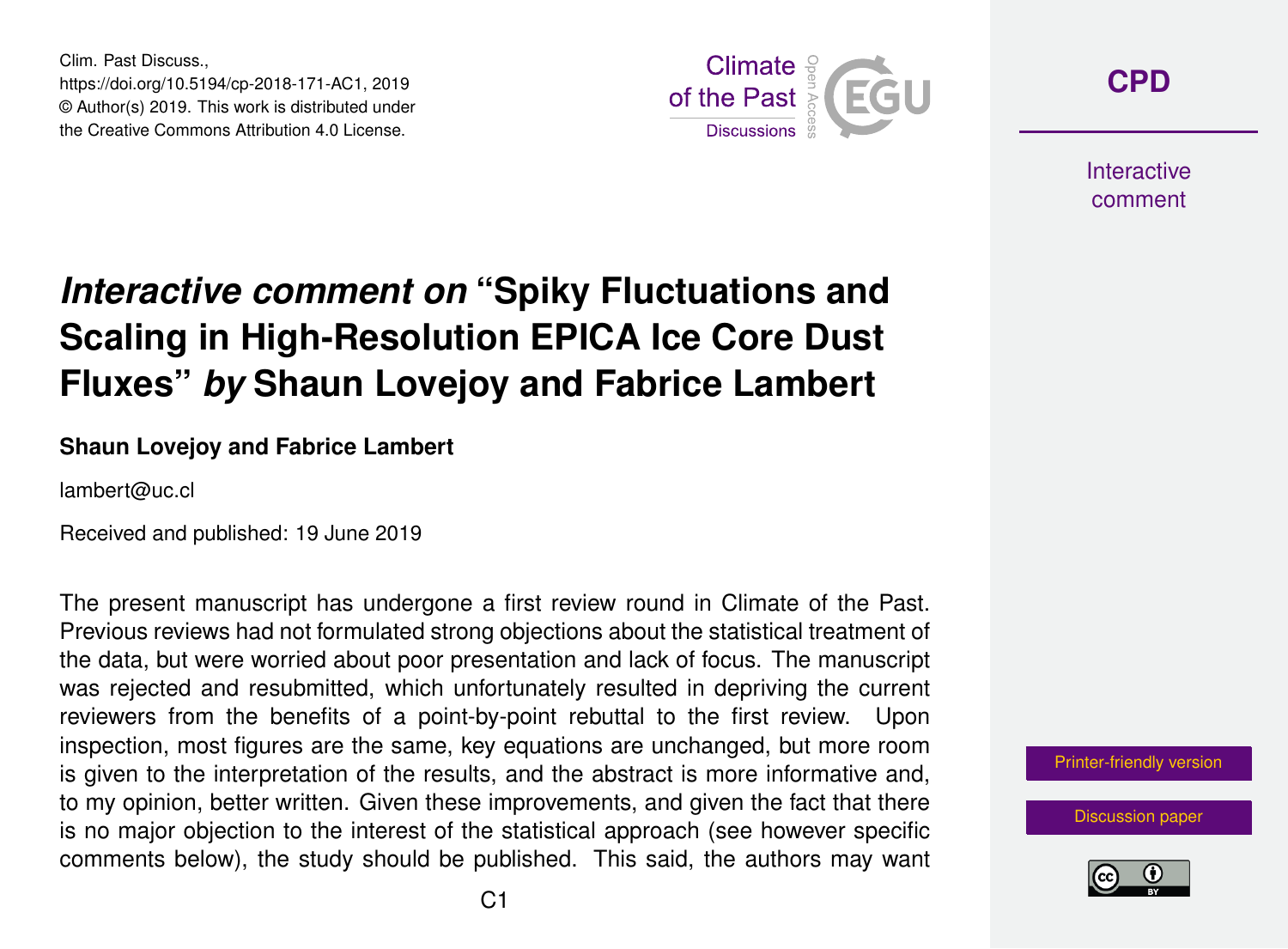to seize the opportunity of this review to clarify or perhaps improve a few zones of discomfort that, I think, has somewhat hindered the reception of their recent works. First, something needs to be done about graphics. There are many problems. To cite but a few: vertical axes with different tick marks have been superimposed (Figures 4 and 5), labels show aberrant disproportions caused by vertical stretching (many figures), numbers alignment is sometimes inconsistent (horizontal axis on Figure 6), horizontal ticks seem to have been added by hand, with shadows (Figure 5), or inconsistently aligned (Figure 2), and colour legends are missing (Figure 9). Author Response: Thank you for the constructive comments. We have improved the figures according to your suggestions. Second, it would be useful to have some estimates of the variance of estimators. Assuming a stationary signal, and given the amount of data at hand, which variance do we expect for the estimate of  $\tau c$ , or H, or even C1 ? Figure 10 seems indeed to make it clear that there is a significant difference between  $\tau$ c of phase 1 and 8; trends on Fig. 12 are much less obvious and having clearer ideas as to whether variations can be attributed to statistical sampling, and to non-stationarity (or at least, whether they are a sign that null-hypothesis of stationarity should be rejected), would be helpful. Author Response: It is actually not trivial to talk about the "variance" of the exponents, as the exponents themselves are only really meaningful in a stochastic framework: there is not a deterministic parametric model that underlies the distribution. As explained in a new paragraph (in the discussion section), to go further would require the elaboration of a more precise stochastic model that could predict the expected variation of exponents from one realization to another. We have rephrased the text to talk about dispersion instead. We also expanded the discussion of Figure 12 as you suggest. I leave it to the editor whether addressing these two comments in full is a hard request, especially the second one. This brings me to the point by point comments:  $\hat{a} \hat{A} \hat{c}$  p. 2: "two extremes" : They are not "extremes". Perhaps write again: between daily and orbital time scales... Author Response: We changed "extremes" to "scales" â A c p. 2 l. 30: "temperature record"  $\rightarrow$  "deuterium record" (especially for readers of Climate of the Past, they know

### **[CPD](https://www.clim-past-discuss.net/)**

**Interactive** comment

[Printer-friendly version](https://www.clim-past-discuss.net/cp-2018-171/cp-2018-171-AC1-print.pdf)

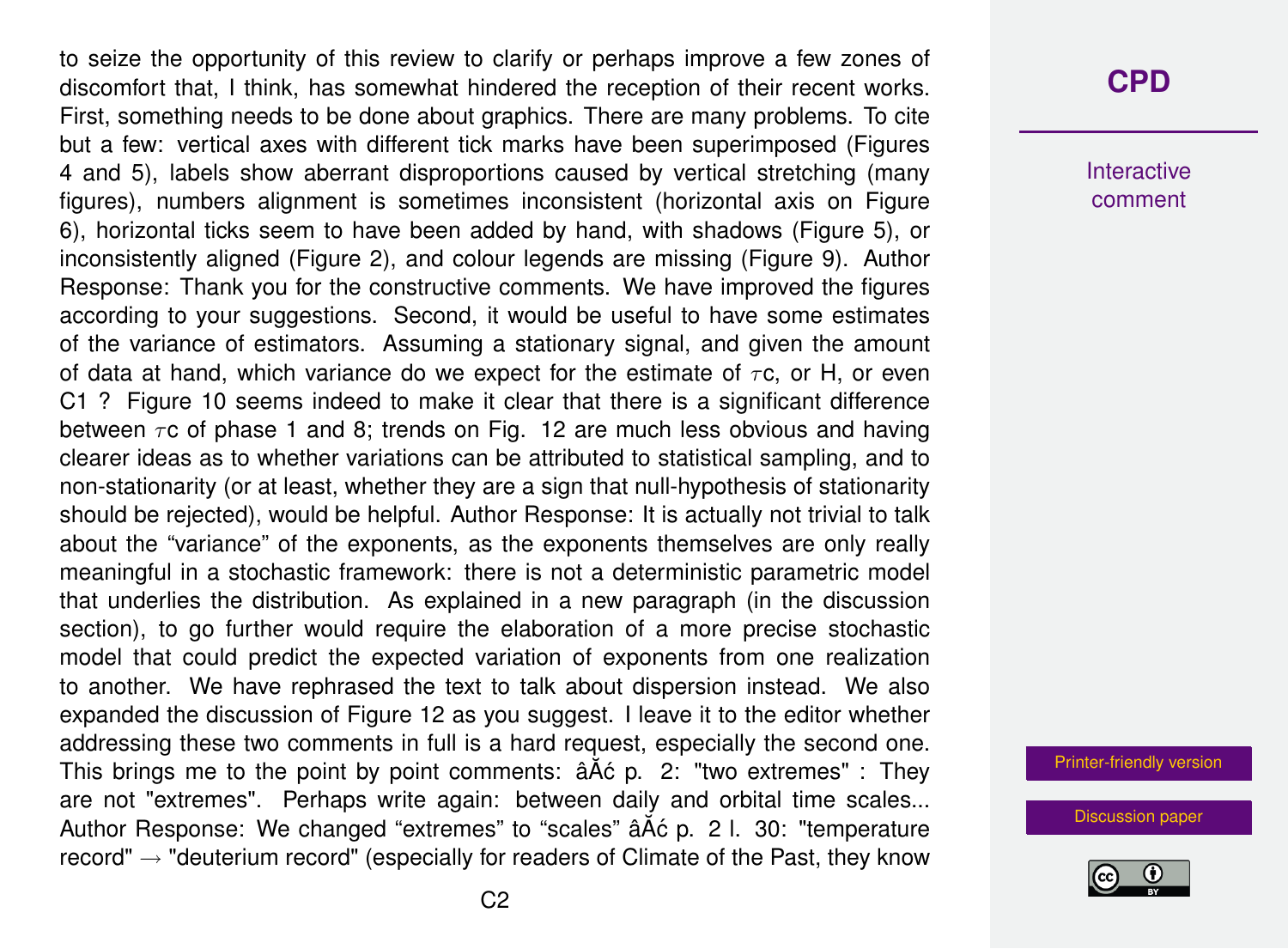that deuterium concentration and temperature are not the same ) Author Response: Corrected â $\tilde{A}$ ć p. 2 l. 34: "The analysis of the dust record"  $\rightarrow$  "The dust record" Author Response: Changed to "the dust data used here"  $\tilde{a}$  A $\tilde{c}$  p. 3, l. 10: "can themselves be power laws" : be more specific about the conditions that generate power laws Author Response: Scale invariance of dynamics in time and in space lead to space-time statistics that are characterized by power laws. In this sentence we are referring to something rather different, to power laws in the tails of probability distributions. However, it turns out that several mechanisms have been proposed that link the two so that we could largely expect power law probability tails to emerge from space-time scaling dynamical processes.  $\hat{a}$ A $\hat{c}$  p. 3, l. 18: "In particular, etc." this is not a sentence. Author Response: Corrected â $\tilde{A}$ c p. 5, l. 8: "Since K(1)=0" add "by definition". Author Response: Changed to "Since  $K(1) = 0$  is a basic property...."  $\hat{a}$  A $\hat{c}$  p. 5, l. 8: "While the mean to RMS ratio is intuitive" : the sentence is unclear. In what sense is C1 a 'mean to RMS' ? Author Response: We have clarified the sentence: "While the mean to RMS ratio is an intuitive statistic, it does not give a direct estimate of  $C1...$  . ." â A $\acute{\text{o}}$  p. 5 Eq(9) : use standard notation lim∆q→0. Author Response: We have modified the equation and text accordingly.  $\hat{a} \hat{A} \hat{c}$  p. 6, l. 13: full sentence needed after a semicolon ";" Author Response: Corrected âĂć p. 8, l. 13: "The plot graphically conterposes two views of variability". I suspect you mean Figure 4, but yet what is meant by this sentence is still not clear to me. Author Response: Changed to "The variability shown in Figure 4 can be interpreted broadly or in detail."  $\hat{A}$   $\hat{A}$   $\hat{C}$  p. 8, l. 20: 100 ka is not a Milankovitch frequency (Milankovitch was unaware of 100-ka cycles, he focused on 40-ka cycles). Author Response: Changed to "orbital" throughout the text.  $\hat{a}$ A $\hat{c}$  p. 8, overall, I found the lines 17-30 difficult to read. Consider whether it is possible to express the same message more concisely. Author Response: We tightened up the paragraph, it is shorter, hopefully it is clearer.  $-$  p. 9, l. 5 "possibly (but not obviously) scaling". In order to be possible but not obvious, a strict definition of what scaling means is needed. Author Response: We eliminate the "(but not obviously)". In this context, "scaling" means a power law behavior. Due to the shortness of the range and

### **[CPD](https://www.clim-past-discuss.net/)**

**Interactive** comment

[Printer-friendly version](https://www.clim-past-discuss.net/cp-2018-171/cp-2018-171-AC1-print.pdf)